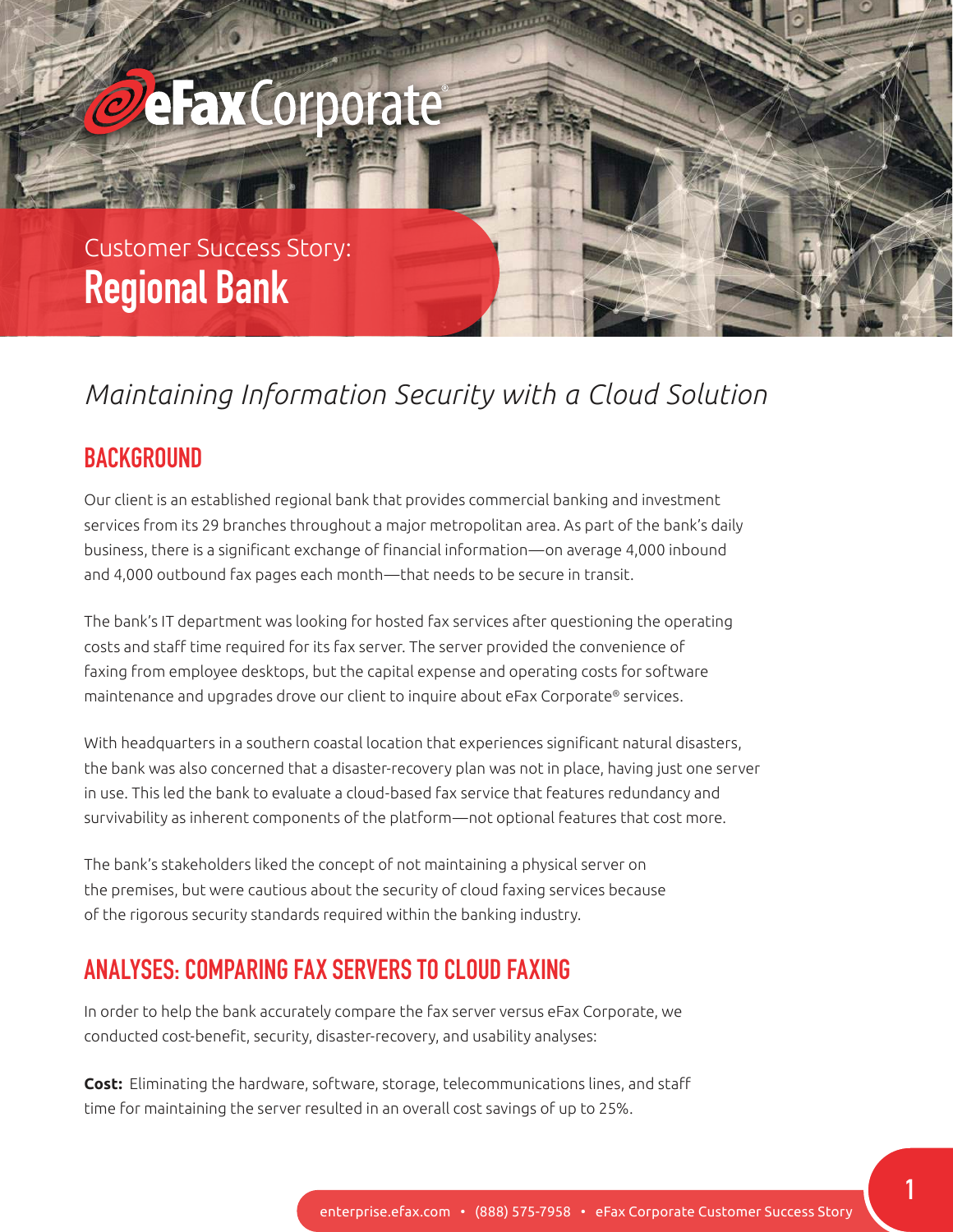

**Security:** All security requirements for the bank were met because eFax Corporate is compliant with the:

**Communication** 

- Sarbanes Oxley Act (SOX)
- Gramm-Leach-Bliley Act (GLBA)
- 2018 Payment Card Industry Data Security Standards (PCI-DSS)

An important attribute of the eFax Corporate service is an encryption feature that ensures the privacy and security of faxes in transit.

**Disaster recovery:** The bank gained the critical redundancy that was lacking in the single server. Because eFax Corporate critical systems are fully redundant and geographically diverse, they ensure service continuity during disruptions such as power failures or natural disasters.

**Usability:** To demonstrate usability, we set up trial fax numbers so the bank could evaluate our user interface and administration tool. After testing, the bank's employees found our interface easier to use than that of the fax server.

#### **OPPORTUNITY: CONVENIENT FAXING WITHOUT SERVER MAINTENACE**

After a thorough security analysis, the bank weighed its options and chose eFax Corporate over the incumbent fax server product and other cloud solutions.

*The eFax Corporate difference: a stable, leading provider committed to providing secure cloud faxing services.*

When we asked why the bank chose eFax Corporate over competitors, the Chief Information Officer (CIO) explained that the team liked that our services are secure, reliable, and that public financial reports illustrate our company's stability. Another positive fact was that we lead in the cloud-hosted fax market, and have a long-term commitment to this business.

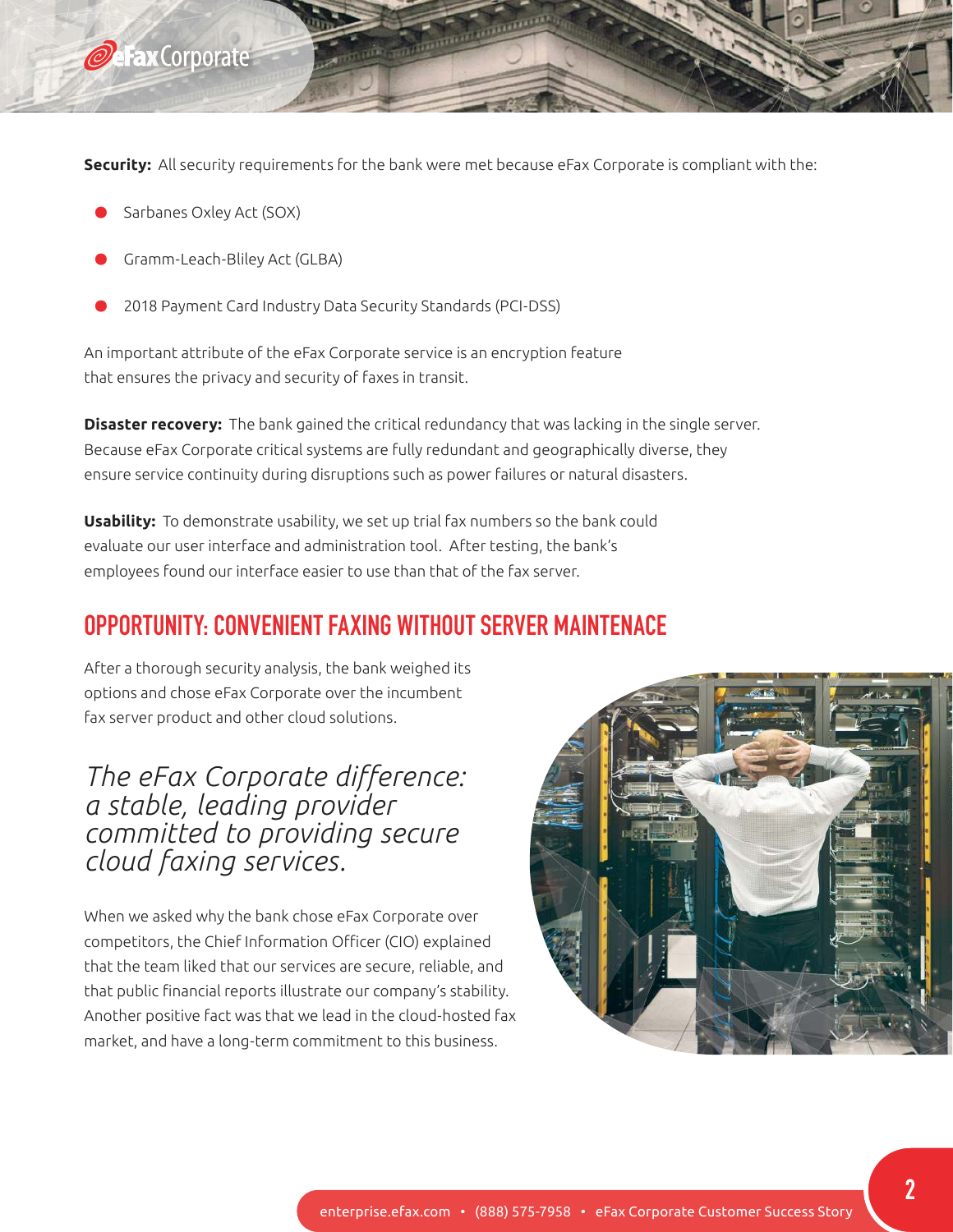

**O**cFaxCorporate

During implementation, we ported 400 fax numbers from the bank's server to the eFax Corporate service so that all bank employees could retain their individual fax numbers. The transition of the fax numbers to eFax Corporate was complete within weeks.

- Now each employee can securely transmit and receive sensitive information.
- A critical differentiator for our client is the eFax Corporate pass-through capability that allows us to provide service without visibility or access to the bank's sensitive information.

**CONTRACTOR** 

• The bank can use our administration tool to easily add and remove users as needed, and to create custom usage reports for audits.

The bank's CIO explained that the bank considers the eFax service to be outstanding because the service functioned without error during the implementation phase and thereafter.

#### **WHY CORPORATIONS RETIRE SERVERS IN FAVOR OF THE CLOUD**

In the 1990s, the fax server was a good alternative to analog fax machines for high-volume environments. Today, however, fax servers have inherent costs and burdensome upkeep requirements compared to cloud-based fax services:

- Troubleshooting is more complex because outages are sometimes rooted in the telecommunications service, other times within the server hardware or software. This often involves multiple representatives from various vendors pointing fingers at each other, leading to delays in identifying the root cause of an outage.
- High costs are incurred for hardware and software, maintenance, physical space and power, telecommunication lines, server security, and staff time to manage and maintain the entire system.
- Required fax software upgrades are expensive.
- A single-fax server has no redundancy, so when it fails, business fax activities grind to a halt.

#### **CLOUD FAXING BENEFITS**

The OPEX and CAPEX associated with fax servers can be eliminated, resulting in savings up to 25%, while adding redundancy and disaster recovery.

- No expensive hardware or software to purchase and maintain
- Independent of operating system software versions
- Fast, private, and secure via encrypted connections
- Built-in redundancy
- Employees can send/receive faxes from desktop email and multifunction printers